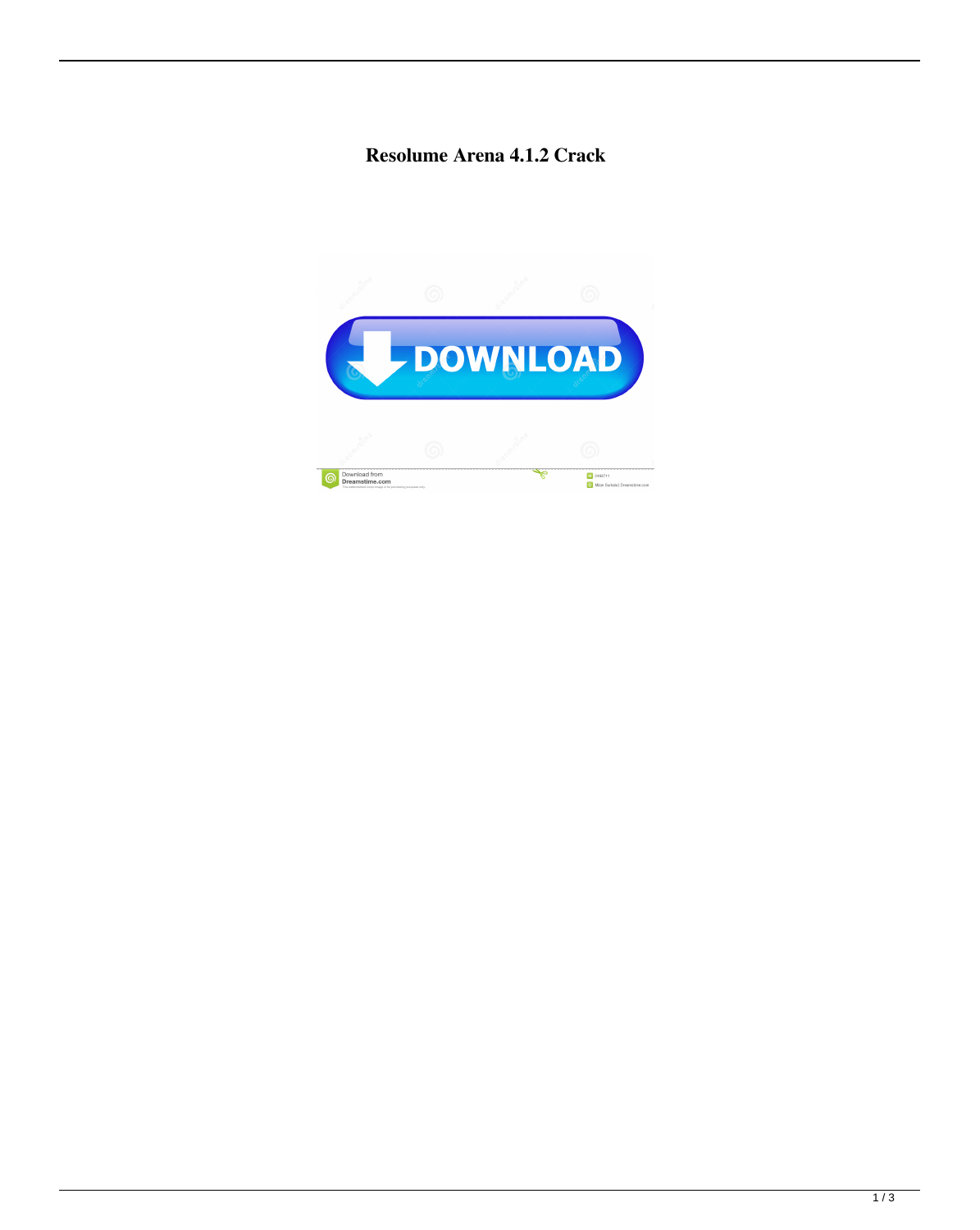A: I use Resolume 4.1.2 running on bootcamp - windows7 MBP Retina Mid2012, vvvv version. 2) hai copiato la RR\_DXTexture.dll nella cartella Resolume Arena . That.dll was a non standard standalone version of resolume which you have used. So you need to have a version of resolume that works with windows. In the latest versions of resolume they have separated the windows and mac standalone programs into different version so you can install the windows version on your windows MBP and get the same functionality. Induced emission of visible-light generated by ultrashort laser pulse-splitting. The free-electron-laser-generated Ti:sapphire-laser-pulse-induced visible-light emission is enhanced due to the ultrashort laser pulse splitting in a diamond crystal. The emission is the result of the Coulomb explosion of the split ultrashort-pulse-induced charges, which mainly contribute to the visible-light emission. The dependence of the emission on the laser pulse energy and on the pulse duration is examined.Q: Divide object array into two other object arrays on index basis I have an object like this : let data = { users:[ { name:'a', id:1 }, { name:'b', id:2 }, { name:'c', id:3 }, { name:'d', id:4 }, ], products:[ { name:'a', id:1 }, { name:'b', id:2 }, { name:'c', id:3 }, ], pricings:[ {